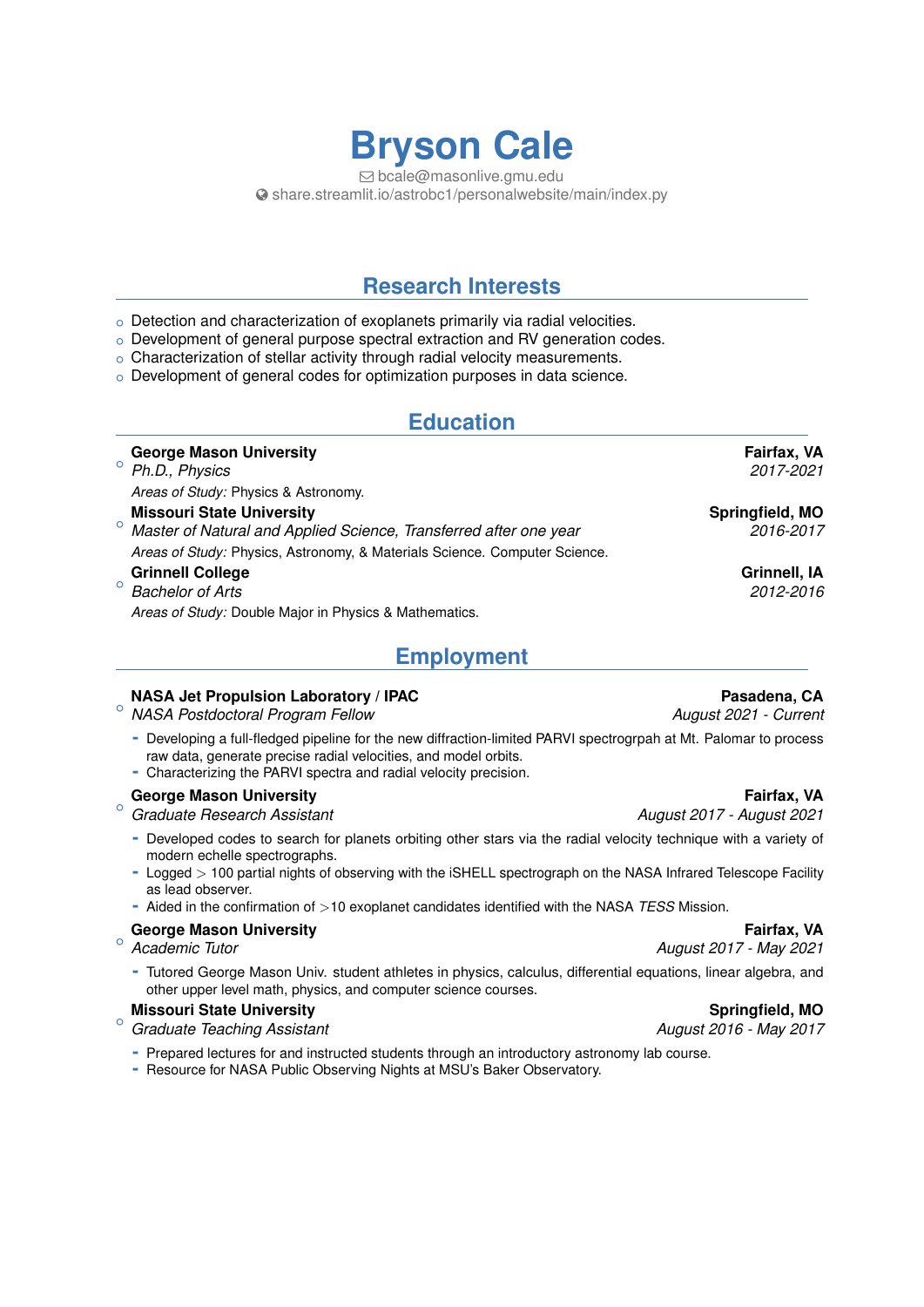+ **Grinnell College Grinnell, IA** *Physics Lab Teaching Assistant September 2015 - December 2015*

**-** Helped students to understand the fundamentals of physics through lab experiments in an introductory lab course.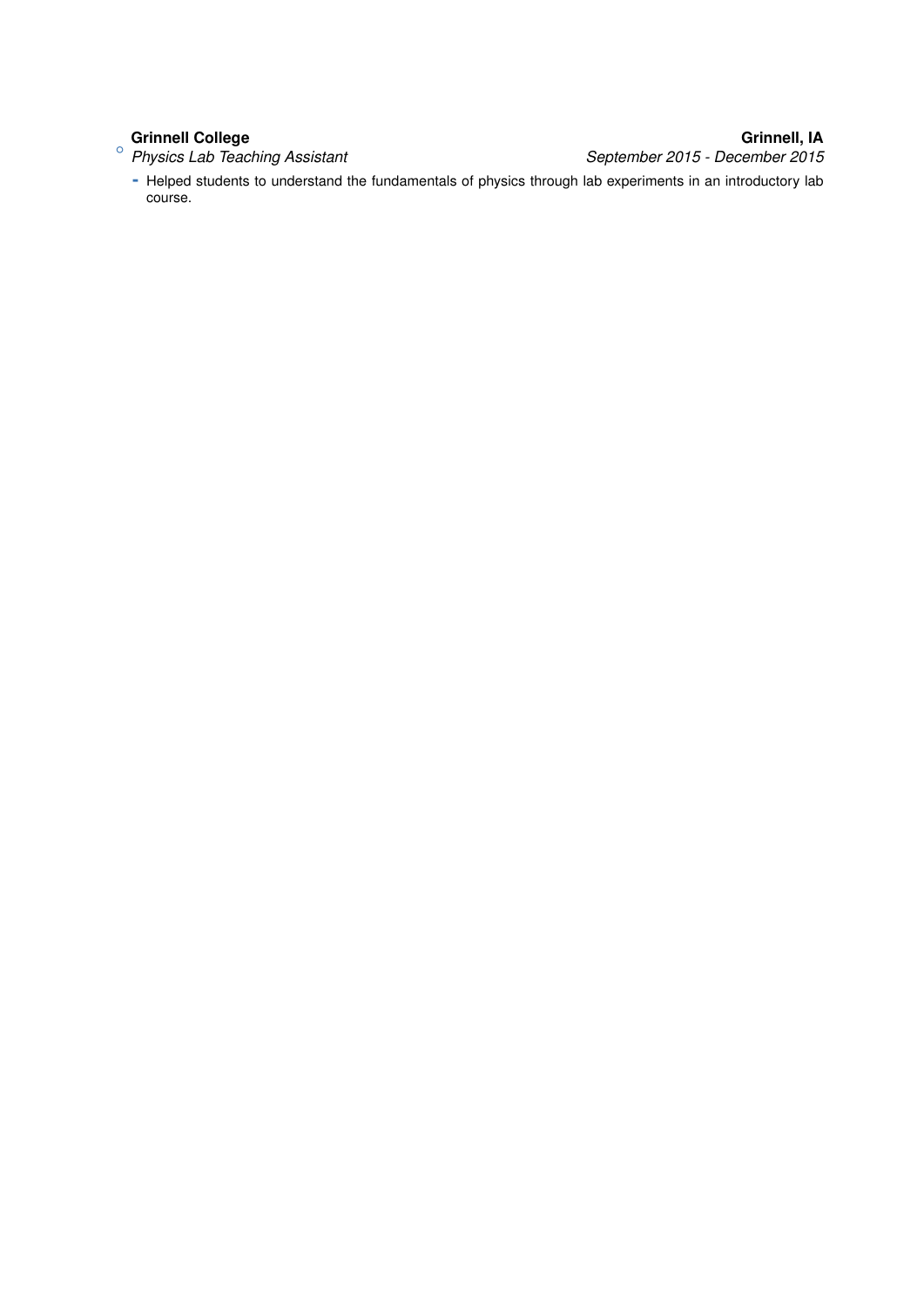## **Grants and Funding**

- o George Mason University Physics Department Summer Fellowship (2020), \$7.5K
- o NASA Exoplanet Research Program Fellowship (XRP) (Co-I) (2019), 3-year stipend

o George Mason University Physics Department Summer Fellowship (2018), \$6K

## **Awarded Telescope Time**

- o 2021B: WIYN/NEID Radial Velocity Follow Up of Exoplanet Candidates Orbiting Cool Low Mass Stars Identified With TESS. Co-I.
- o 2021B: IRTF/iSHELL Radial Velocity Follow Up of Extrasolar Planet Candidates Orbiting Cool Low Mass Stars Identified With TESS. PI.
- o 2021A: IRTF/iSHELL Radial Velocity Follow Up of Extrasolar Planet Candidates Orbiting Cool Low Mass Stars Identified With TESS. PI.
- $\circ$  2020B: HIRES/Keck Measuring Stellar Activity with Chromatic Radial-Velocities in the Active and Planet-Bearing Nearby M dwarf AU Mic. Co-I.
- o 2020B: CHIRON/CTIO Measuring Stellar Activity with Chromatic Radial-Velocities in the Active and Planet-Bearing Nearby M dwarf AU Mic. Co-I.
- o **2020B**: IRTF/iSHELL Radial Velocity Follow Up of Extrasolar Planet Candidates Orbiting Cool Low Mass Stars Identified With TESS. PI.
- o 2020A: IRTF/iSHELL Radial Velocity Follow Up of Extrasolar Planet Candidates Orbiting Cool Low Mass Stars Identified With TESS. PI.
- o 2019B: CHIRON/CTIO Measuring Stellar Activity with Chromatic Radial-Velocities in the Active and Planet-Bearing Nearby M dwarf AU Mic. Co-I.
- <sup>+</sup> **2019B**: IRTF/iSHELL RVx*TESS*: Spectral Studies of M Dwarfs with Simultaneous *TESS* and IRTF/iSHELL Observations. Co-I.
- o **2019B**: IRTF/iSHELL Radial Velocity Follow-up of Recently Discovered Transiting Planets Orbiting the Young and Active M Dwarf AU Mic. Co-I.
- o 2019B: IRTF/iSHELL Radial Velocity Follow Up of Extrasolar Planet Candidates Orbiting Cool Low Mass Stars Identified With *TESS*. PI.
- o **2019A**: IRTF/iSHELL What Lies Beyond the TRAPPIST-1 Snow Line? Constraining Long Period Neptunes with iSHELL Radial Velocity Observations. Co-I.
- o 2019A: IRTF/iSHELL Hidden Binaries in the Beta Pictoris Moving Group. Co-I.
- o 2019A: IRTF/iSHELL Zodiacal Exoplanets In Time: Measuring the Masses of Young Exoplanets. Pl.
- o 2018B: IRTF/iSHELL Zodiacal Exoplanets In Time: Measuring the Masses of Young Exoplanets. Pl.
- $\circ$  2017A: IRTF/iSHELL What radial velocity precision is obtainable with iSHELL and the isotopic methane gas cell? Co-I.

## **Publications**

- <sup>+</sup> *Diving Beneath the Sea of Stellar Activity: Chromatic Radial Velocities of the Young AU Mic Planetary System.* **First Author. Submitted for publication in** *Astronomical Journal***.**
- <sup>+</sup> *Precise Radial Velocities of Cool Low Mass Stars With iSHELL.* **First Author. Published in** *Astronomical Journal***. 2019**
- <sup>+</sup> *Precise Near-Infrared Radial Velocities with iSHELL***. First Author. White Paper submitted to the National Academies of Science. 2018**
- <sup>+</sup> *The Magellan-TESS Survey I: Survey Description and Mid-Survey Results.* Co-author. Submitted to *Astrophysical Journal*. Teske et al.
- <sup>+</sup> *TOI-431/HIP 26013: A Super-Earth and a Sub-Neptune Transiting a Bright, Early K Dwarf, With a Third Planet Candidate.* Co-author. Submitted to *Monthly Notices of the Royal Astronomical Society*. Osborn et al.
- <sup>+</sup> *Precise mass and radius of a transiting super-Earth planet orbiting the M dwarf TOI-1235: a planet in*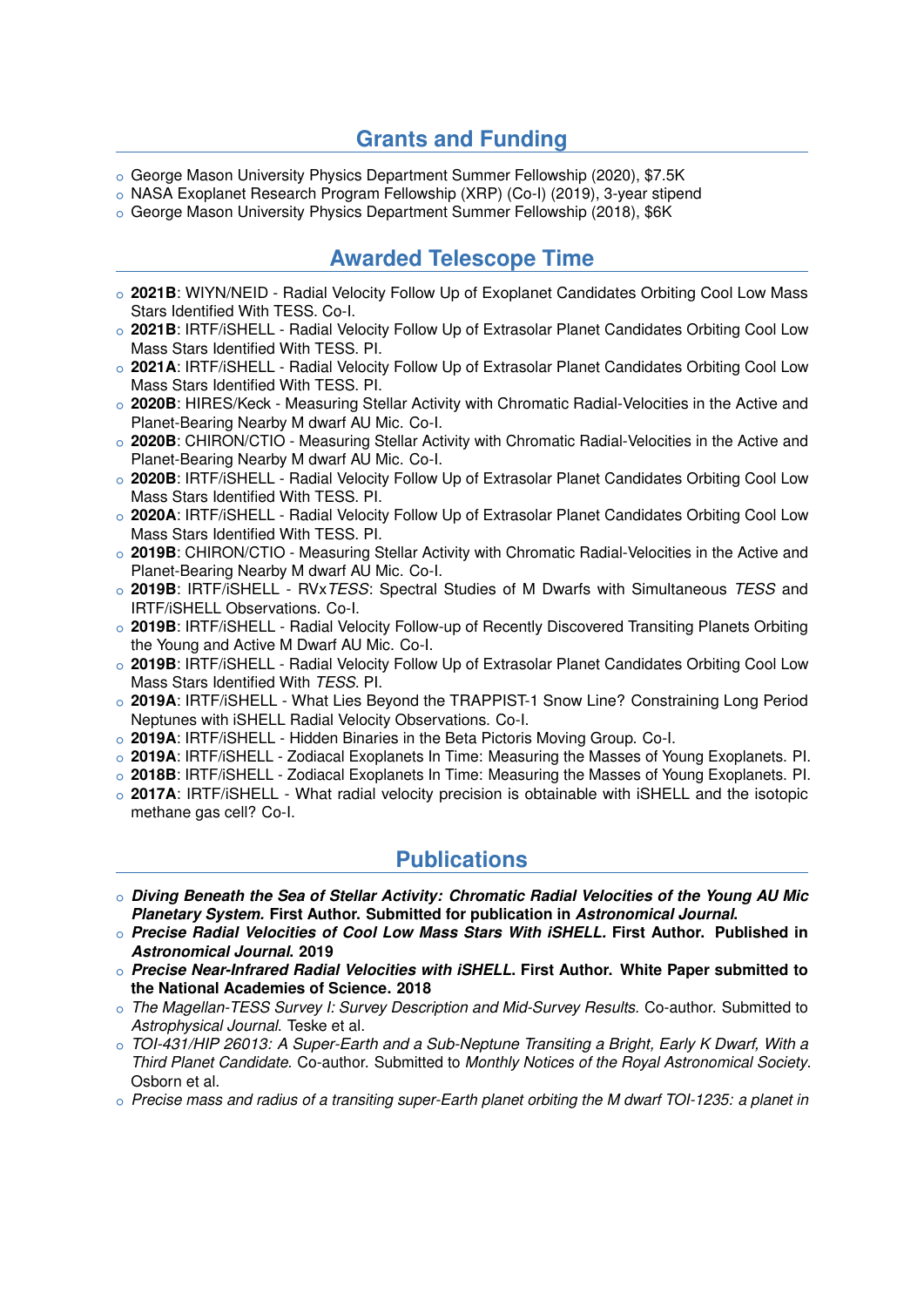*the radius gap?* Co-author. *Astronomy & Astrophysics*. Bluhm et al. 2020

- <sup>+</sup> *A planet within the debris disk around the pre-main-sequence star AU Microscopii* Co-author. *Nature*. Plavchan et al. 2020
- <sup>+</sup> *Magnetism and spin-orbit alignment in the young planetary system AU Mic* Co-author. *Astronomy & Astrophysics*. Martioli et al. 2020
- <sup>+</sup> *The CARMENES search for exoplanets around M dwarfs Two planets on the opposite sides of the radius gap transiting the nearby M dwarf LP 729–54*. Co-author. *Astronomy & Astrophysics*. Nowak et al. 2020
- <sup>+</sup> *TOI 442: The CARMENES search for exoplanets around M dwarfs: TOI 442.01=LP714-47b: Populating the Neptune desert*. Co-author. *Astronomy & Astrophysics*. Dreizler et al. 2020
- <sup>+</sup> *A Hot Saturn Orbiting an Oscillating Late Subgiant Discovered By TESS* Co-author. *Astronomical Journal*. Huber et al. 2019
- <sup>+</sup> *TOI 257: A Warm Sub-Saturn on a Moderately Eccentric Orbit*. Co-author. *Monthly Notices of the Royal Astronomical Society*. Addison et al. 2021
- <sup>+</sup> *EarthFinder Report*. NASA probe study report. Co-author. Plavchan et al. 2019
- o Exo-Transmit: An Open-Source Code for Calculating Transmission Spectra for Exoplanet Atmo*spheres of Varied Composition*. Co-author. *Publications of the Astronomical Society of the Pacific*. Kempton et. al 2017.

#### **Invited Talks**

<sup>+</sup> *iSHELL Data Processing.* PARVI Data Reduction and Tellurics Meeting. December 17, 2020.

#### **Conference Talks**

- <sup>+</sup> *2 Years of TESS Follow-up with iSHELL*. Talk. 22*nd* TESS Science Team Meeting. 2020.
- <sup>+</sup> *Precise NIR RVs of Cool Low Mass Stars with iSHELL*. Talk. Chesapeake Bay Area Exoplanet Meeting. 2020.
- <sup>+</sup> *iSHELL Data Analysis*. Talk. Extreme Precise Radial-Velocities. 2017
- o *Precise Radial Velocity First Light Observations With iSHELL*. Session Talk. 229<sup>th</sup> American Astronomical Society Meeting. 2017

#### **Poster Presentations**

- o Precise Near Infrared Radial Velocities with iSHELL. Poster. 235<sup>th</sup> American Astronomical Society Meeting. 2020
- <sup>+</sup> *Precise Near Infrared Radial Velocities with iSHELL*. Poster. Sagan Meeting Workshop *Did I Really Just Find an Exoplanet?*. 2018
- o Precise Near IR Radial Velocity First Light Observations With iSHELL. Poster. 231<sup>st</sup> American Astronomical Society Meeting. 2018
- o *Transiting Exoplanet Observations at Grinnell College*. Poster. 223<sup>rd</sup> American Astronomical Society Meeting. 2014

## **Technical Skills**

#### <sup>+</sup> **Authored Python Packages:**

- **-** pychell <https://pychell.readthedocs.io/en/latest/>
- **-** Optimize <https://optimize.readthedocs.io/en/latest/>
- <sup>+</sup> **Programming Languages:**
- o Python, Julia, C, JAVA (including Android Dev., LIBGDX), JavaScript/TypeScript (including React.js & JSX markdown, Three.js), IDL, MATLAB, HTML/CSS/PHP, Scheme